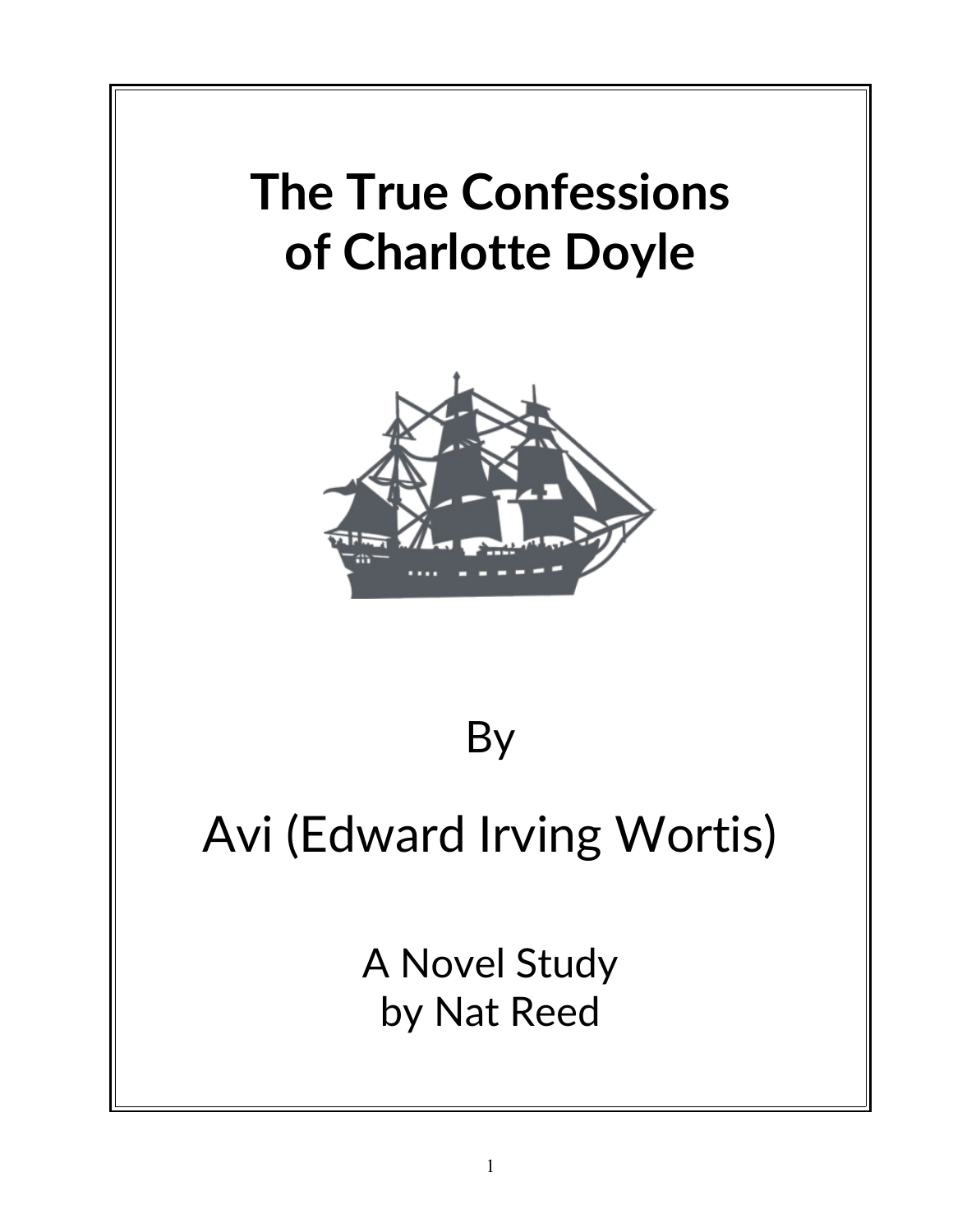# **The True Confessions of Charlotte Doyle**

*By Avi (Edward Irving Wortis)*



# **Table of Contents**

| <b>Suggestions and Expectations</b> | 3  |
|-------------------------------------|----|
|                                     |    |
| List of Skills                      | 4  |
|                                     |    |
| Synopsis / Author Biography         | 5  |
|                                     |    |
| <b>Student Checklist</b>            | 6  |
| Reproducible Student Booklet        |    |
|                                     |    |
| <b>Answer Key</b>                   | 69 |

**About the author:** Nat Reed was a member of the teaching profession for more than 35 years. He was a full-time instructor at Trent University in the Teacher Education Program for nine years. For more information on his work and literature, visit **novelstudies.org**.

> Copyright © 2015 Nat Reed Revisions Completed in 2022 All rights reserved by author. Permission to copy for single classroom use only. Electronic distribution limited to single classroom use only. Not for public display.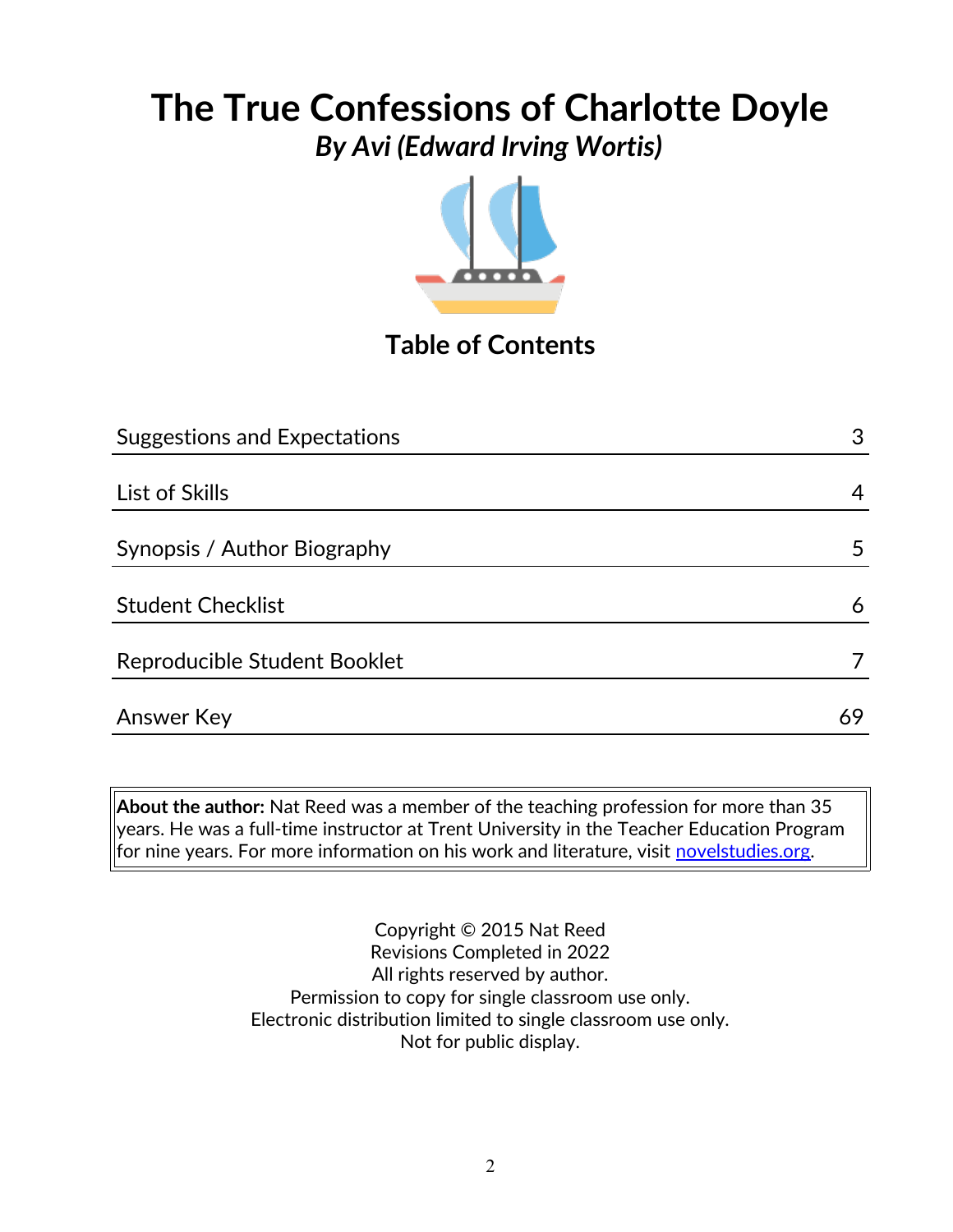

### **Suggestions and Expectations**

This curriculum unit can be used in a variety of ways. Each chapter of the novel study focuses on two chapters of *The True Confessions of Charlotte Doyle* and is comprised of the following different activities:

- 1. Before You Read
- 2. Vocabulary Building
- 3. Comprehension Questions
- 4. Language and Extension Activities

A **portfolio cover** (p.7) as well as a **Checklist** (p.6) are included so that students may track of their completed work.

#### **Every activity need not be completed by all students.**

#### **Links with the Common Core Standards (U.S.)**

Many of the activities included in this curriculum unit are supported by the Common Core Standards. For instance the *Reading Standards for Literature, Grade 5*, makes reference to

a) determining the meaning of words and phrases. . . including figurative language;

b) explaining how a series of chapters fits together to provide the overall structure;

c) compare and contrast two characters;

d) determine how characters … respond to challenges;

e) drawing inferences from the text;

f) determining a theme of a story . . . **and many others.**

**Themes** which may be taught in conjunction with the novel include justice and fairness, personal growth, making choices, race and society, the importance of family and friends, perseverance, selflessness, loyalty, independence.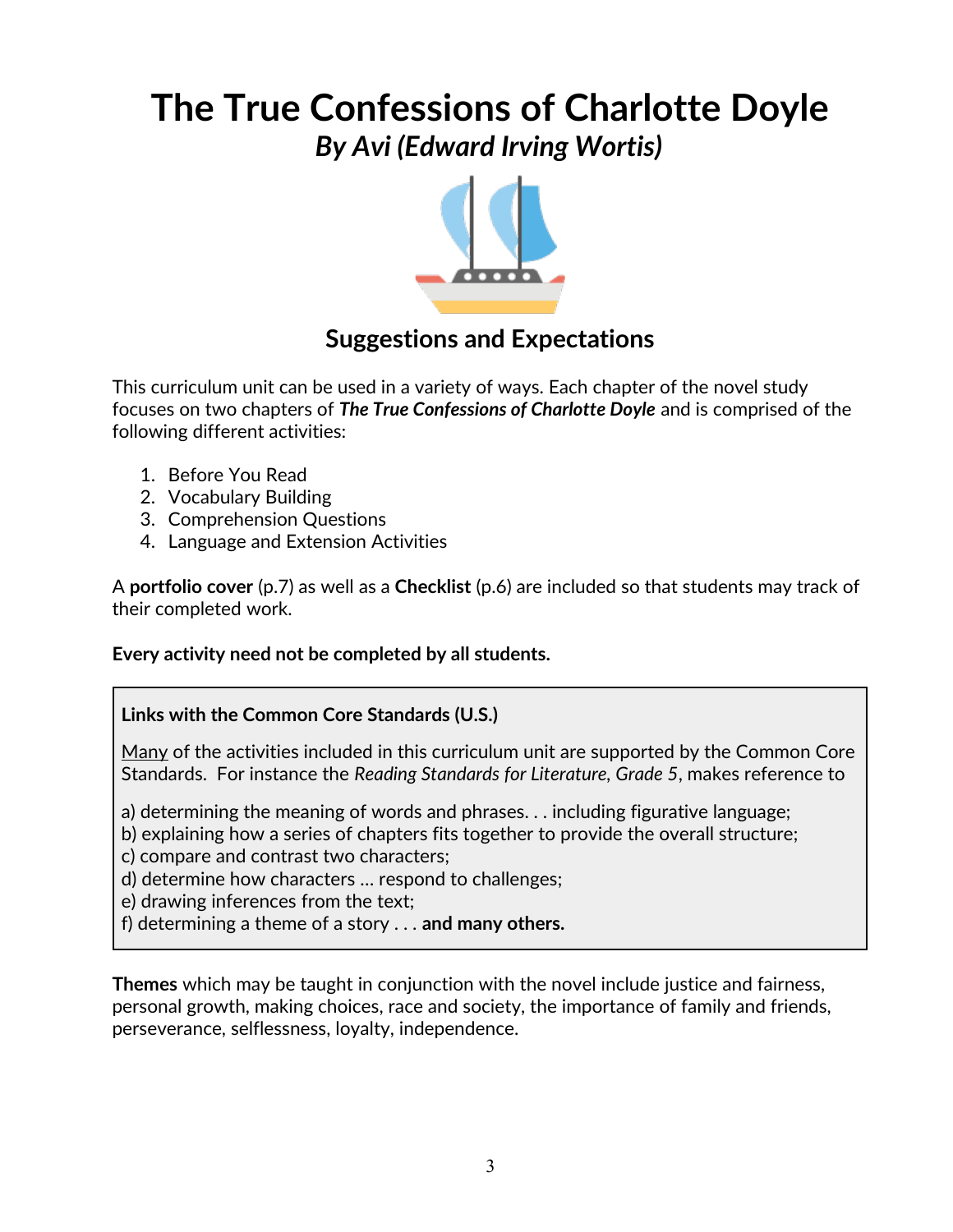### **List of Skills**

#### **Vocabulary Development**

- 1. Locating descriptive words/phrases 8. Identify *anagrams*
- 2. Listing synonyms/homophones 9. Listing compound words
- 3. Identifying/creating *alliteration* 10. Identifying parts of speech
- 
- 
- 6. Identify *personification*. 13. Identify/create *similes*
- 7. Identify *singular/plural*

#### **Setting Activities**

1. Summarize the details of a setting

#### **Plot Activities**

- 1. Complete a *time line* of events 4. Identify *cliffhangers*
- 
- 

#### **Character Activities**

- 
- 2. Identify the protagonist/antagonist 4. Compare characters

#### **Creative and Critical Thinking**

- 
- 2. Write a newspaper story **7. Write a book review**
- 
- 
- 

#### **Art Activities**

- 
- 
- 
- 
- 
- 4. Use of capitals and punctuation 11. Determining alphabetical order
- 5. Identifying syllables 12. Identification of root words
	-

- 
- 2. Identify conflict in the story 5. Identify the climax of the novel.
- 3. Complete Five W's Chart 6. Complete a Story Pyramid
- 1. Determine character traits 3. Relating personal experiences
	-
- 1. Research 6. Write a description of personal feelings
	-
- 3. Participate in a talk show 8. Complete an Observation Chart
- 4. Conduct an interview 9. Complete a KWS Chart
- 5. Create a poem 10. Create a friendly letter.
- 1. A Storyboard 3. Design a cover for the novel
- 2. Create a collage 4. Create a comic strip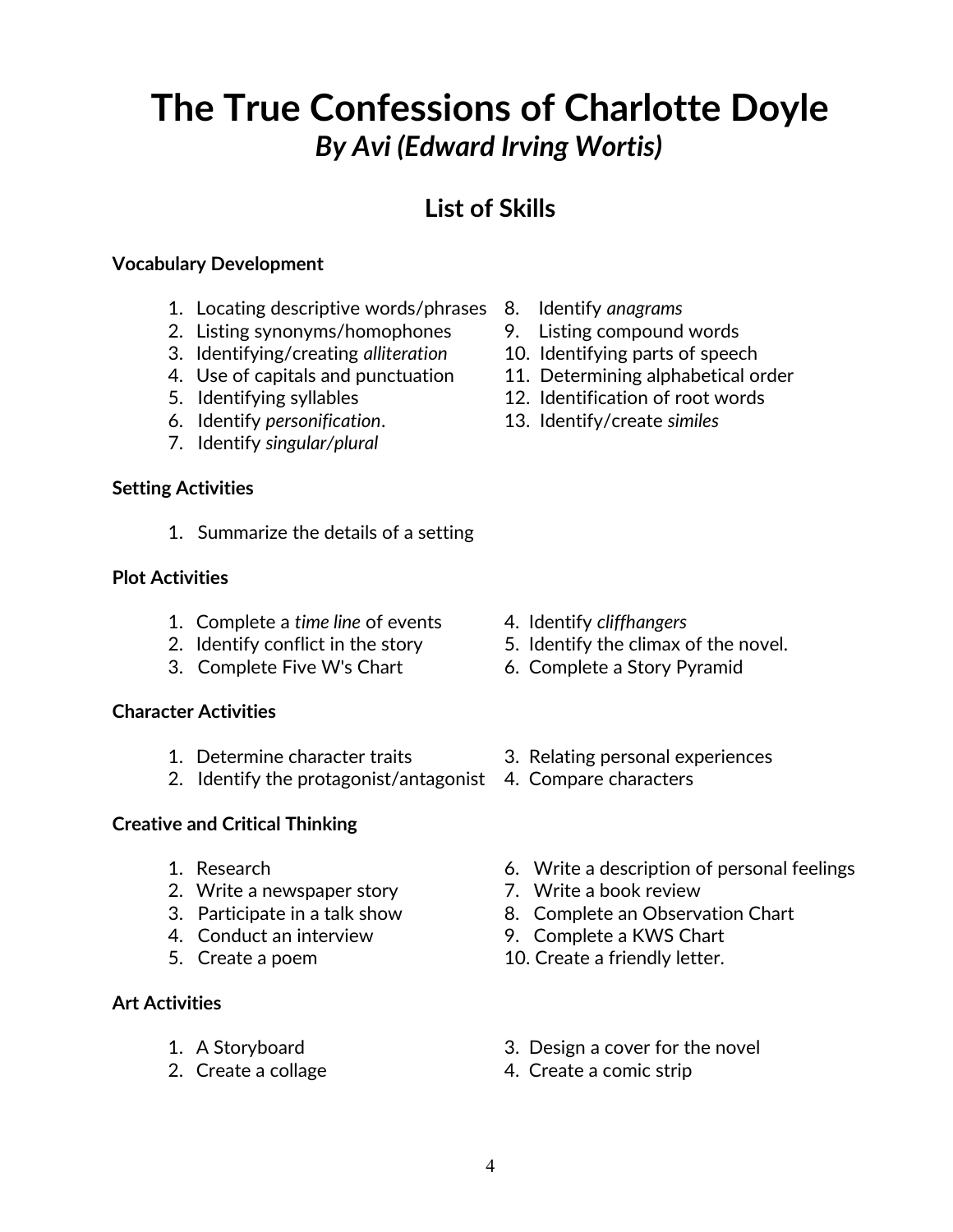#### **Synopsis**

 Thirteen-year-old Charlotte Doyle is excited to return home to Rhode Island from her school in England during the summer of 1832.

But when the two families she was supposed to travel with mysteriously cancel their trips, Charlotte finds herself the lone passenger on a long sea voyage with a cruel captain and a mutinous crew. Worse yet, soon after stepping aboard the ship, she becomes enmeshed in a conflict between them! What begins as an eagerly anticipated ocean crossing turns into a harrowing journey, where Charlotte gains a villainous enemy . . . and is put on trial for murder! [The Publisher - Scholastic]

A complete synopsis and other helpful reviews can be found online at such sites as the following: [http://en.wikipedia.org/wiki/The\\_True\\_Confessions\\_of\\_Charlotte\\_Doyle](http://en.wikipedia.org/wiki/The_True_Confessions_of_Charlotte_Doyle)

#### **Author Biography** *Avi (Edward Irving Wortis)*

I was born in New York City, along with a twin sister. I am five minutes older than Emily. It was Emily, for reasons no one knows  $-$  she certainly doesn't  $-$  who called me Avi. It stuck. It's the only name I use now.

When I went to high school I wanted to be a designer of airplanes. But flunking out of the science high school brought me to a small private school that provided some of the attention I needed. I got it when an English teacher insisted I get some help with my writing.

I did get help, and that help led me to think that I might become a writer. I made up my mind to focus on this when I was 17 and a senior in high school.



I began by writing plays, and wrote a lot of bad ones. It was only when my eldest son, Shaun, was born, that I took to writing for kids. Since then, I've never written anything else. My first book was published in 1970. I've published over 30 books since.

For some 25 years I worked as a librarian, first at the New York Public Library, then at Trenton State College. My life has always been with, around, and for books.

(Courtesy of the publisher Scholastic – [www.scholastic.com\)](http://www.scholastic.com/)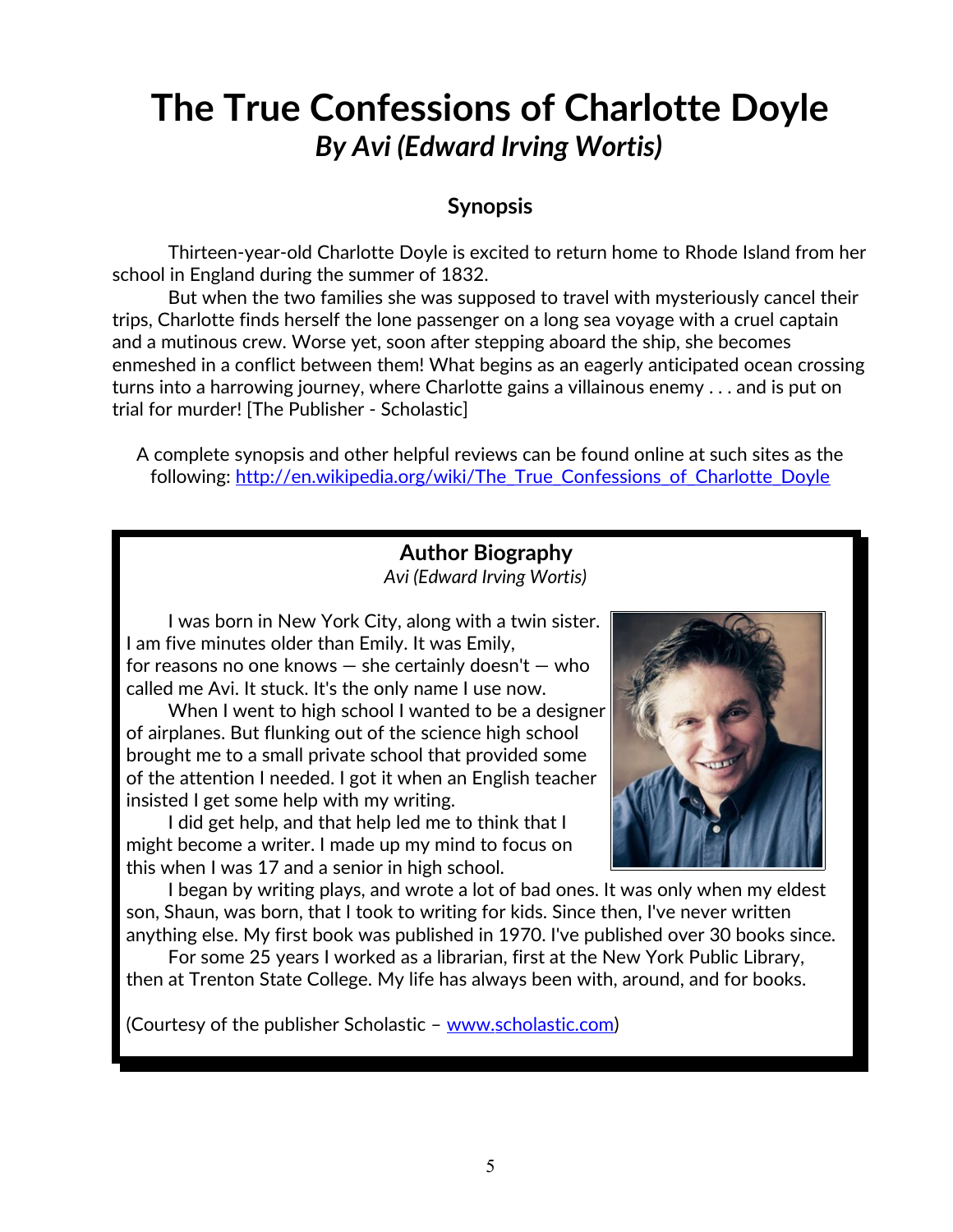

#### **Student Checklist**

Student Name

| Assignment | Grade / Level | Comments |
|------------|---------------|----------|
|            |               |          |
|            |               |          |
|            |               |          |
|            |               |          |
|            |               |          |
|            |               |          |
|            |               |          |
|            |               |          |
|            |               |          |
|            |               |          |
|            |               |          |
|            |               |          |
|            |               |          |
|            |               |          |
|            |               |          |
|            |               |          |
|            |               |          |
|            |               |          |
|            |               |          |
|            |               |          |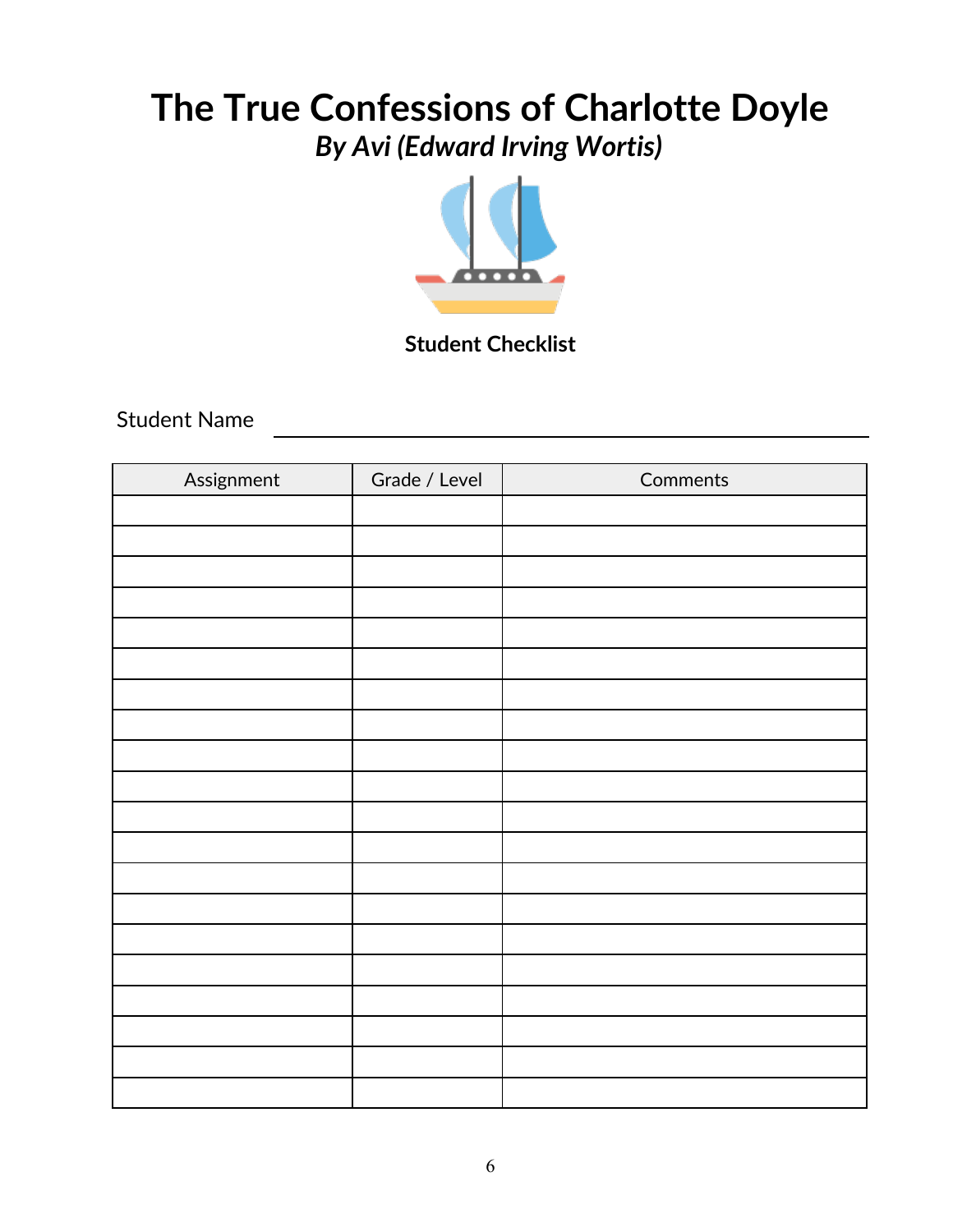# **The True Confessions of Charlotte Doyle**



# *By Avi (Edward Irving Wortis)*

Name: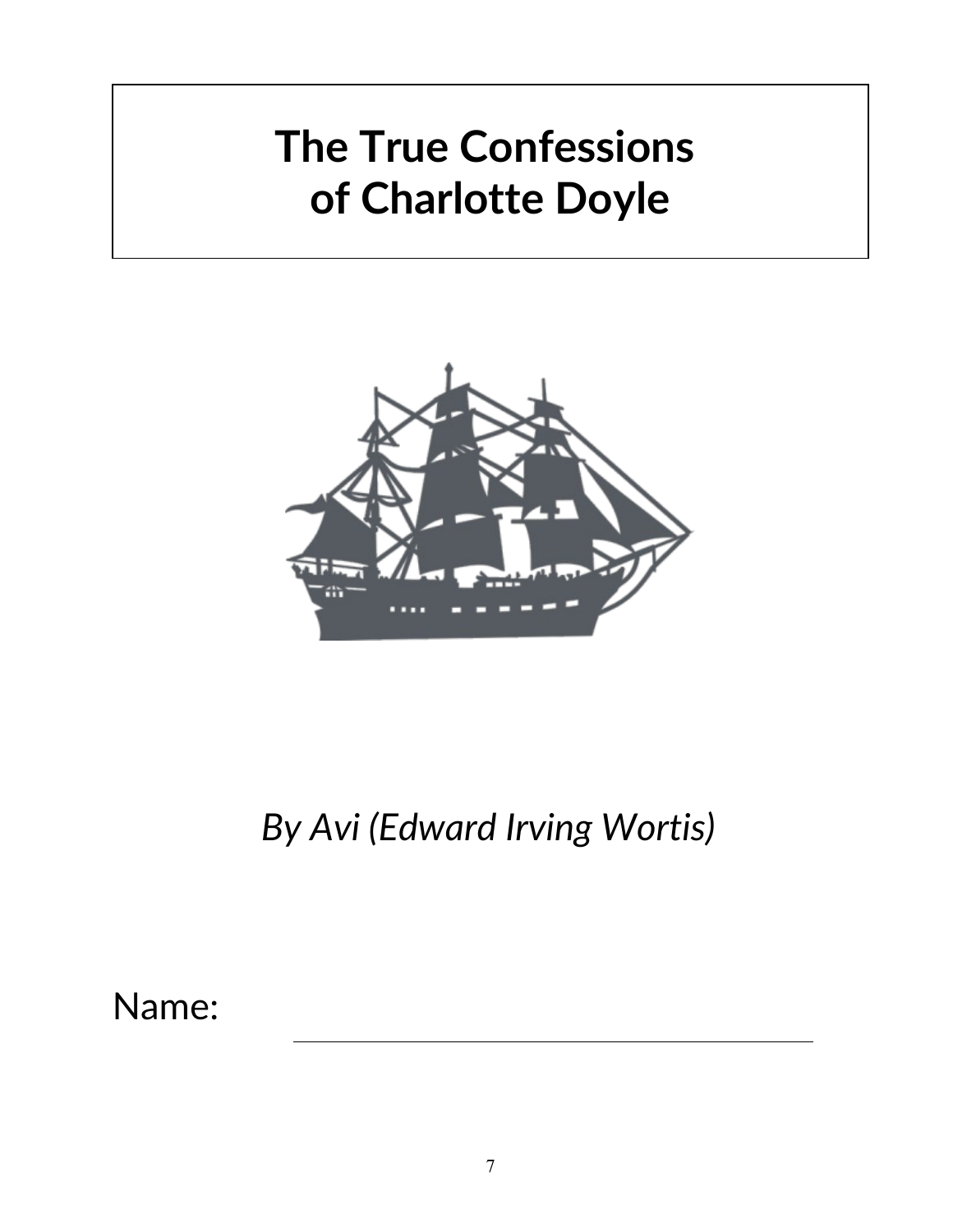# **Chapters 1-2**



## **Before you read the chapter**:

The **protagonist** in most novels features the main character or "good guy". The protagonist of our novel is thirteen-year-old Charlotte Doyle, a spoiled little rich girl about to set out on the adventure of a lifetime. Think back on some of your favorite characters from past novels you have read. What do you think makes for an especially interesting **protagonist**?



### **Vocabulary:**

Choose a word from the list to complete each sentence.

| exotic  | <b>terocious</b> | reticule | gesticulate |
|---------|------------------|----------|-------------|
| succumb | resolve          | vermin   | prevail     |

- 1. Charlotte carefully placed the dagger in her \_\_\_\_\_\_\_\_\_\_\_\_\_\_\_\_\_, making sure that no one was watching her movements.
- 2. There wasn't one person watching the struggle who thought Marsha would  $\frac{1}{1}$  =  $\frac{1}{1}$  =  $\frac{1}{1}$  =  $\frac{1}{1}$  against her larger opponent.
- 3. How long did it take your grandfather to example to his illness?
- 4. We brought back from Florida a rare and \_\_\_\_\_\_\_\_\_\_\_\_\_\_\_\_\_\_\_ plant for our garden.
- 5. As the watchman saw the truck approaching, he began to \_\_\_\_\_\_\_\_\_\_\_\_\_\_\_ frantically.
- 6. "I \_\_\_\_\_\_\_\_\_\_\_\_\_\_\_\_ never to take my duties lightly," John promised.
- 7. Who would have thought that a dog named *Nipper* would be so \_\_\_\_\_\_\_\_\_\_\_\_\_\_\_?
- 8. The ship was infested with all sort of disgusting \_\_\_\_\_\_\_\_\_\_\_\_\_\_\_\_.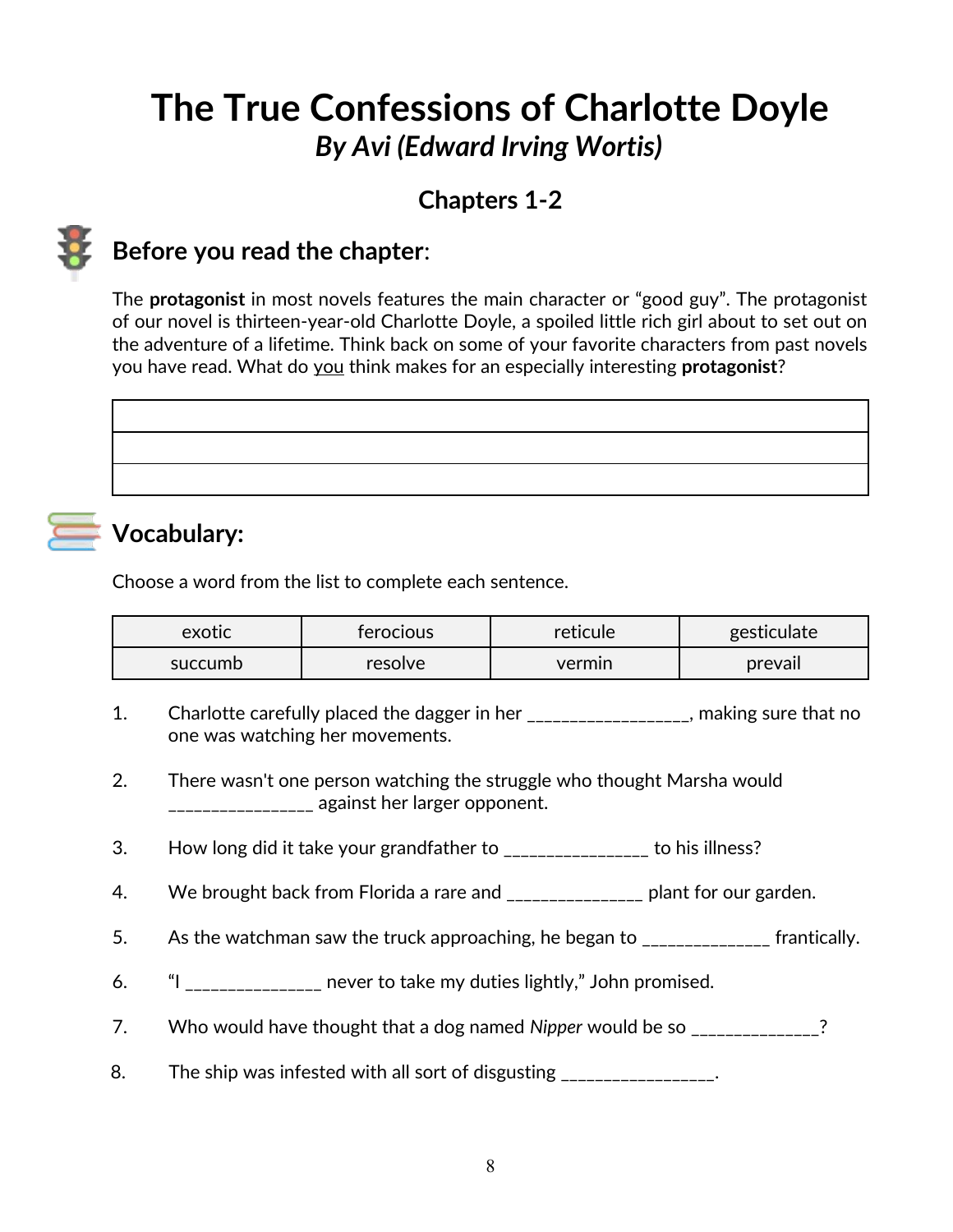## **What's that he said?**

The True Confessions of Charlotte Doyle is filled with terms that are unfamiliar to readers of the  $21<sup>st</sup>$  century - especially for those of us who have never been on an old sailing ship. Match each of the terms in the left hand column with its correct meaning on the right. You may wish to consult the novel's Appendix in your pursuit of the correct answers.



| A            | shilling    | $\mathbf{1}$   | The name given to scrollwork, engravings,<br>and carvings done in bone or ivory.         |
|--------------|-------------|----------------|------------------------------------------------------------------------------------------|
| B            | spar        | 2              | The part of a ship providing accommodations<br>for passengers with the cheapest tickets. |
| $\mathsf{C}$ | scrimshaw   | 3              | A short dagger.                                                                          |
| D            | gangplank   | 4              | The system of ropes, cables, or chains<br>employed to support a ship's masts.            |
| E            | dirk        | 5              | The part of a ship's upper deck near the<br>stern, traditionally reserved for officers.  |
| F            | bowsprit    | 6              | A former British coin worth 12 pence                                                     |
| G            | steerage    | $\overline{7}$ | A pole extending forward from a ship's bow.                                              |
| H            | bulkhead    | 8              | A dividing wall or barrier between<br>compartments in a ship.                            |
|              | quarterdeck | 9              | A thick, strong pole such as is used for a mast<br>or yard on a ship.                    |
| J            | rigging     | 10             | Used as a ramp to board or disembark from a<br>ship or boat.                             |

Now find three additional challenging words from these chapters which sailors of 1832 would be quite familiar with, and beside each write a brief definition.

| Word | <b>Definition</b> |
|------|-------------------|
|      |                   |
|      |                   |
|      |                   |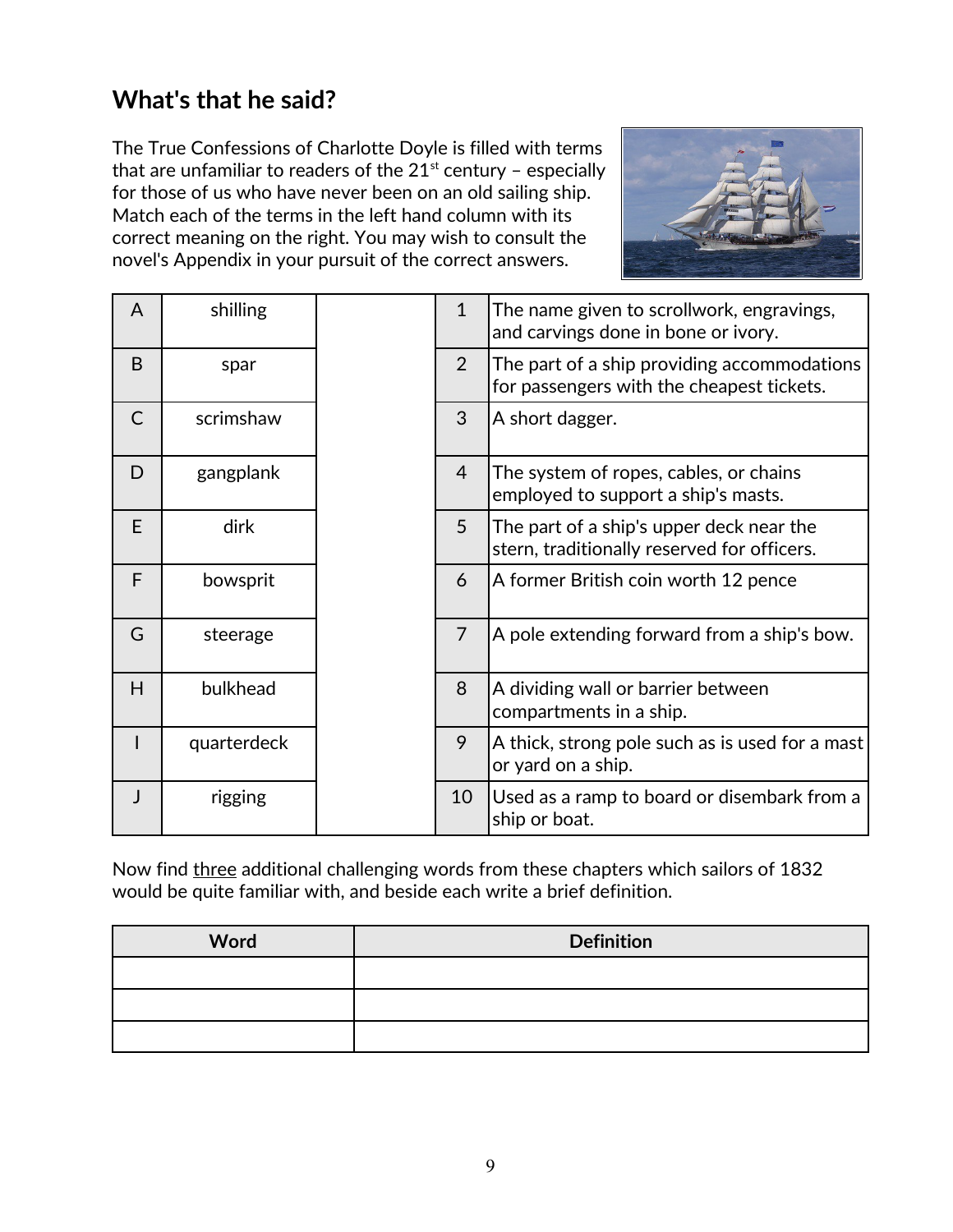

- 1. What is the **setting** of the story at the beginning of Chapter One? Remember setting includes both time and place.
- 2. Although Mr. Grummage only appears in the first couple of chapters of our novel he has an important influence on the course of events for Charlotte. What is your impression of Mr. Grummage's character? Support your answer with details.

- 3. What unexpected complication made Charlotte very reluctant to board the Seahawk?
- 4. **An Eye For Detail.** The *Seahawk* was known as a \_\_\_\_\_\_\_\_\_\_\_\_\_, a two-\_\_\_\_\_\_\_\_\_\_\_\_\_ ship weighing about \_\_\_\_\_\_\_\_ tons. It was \_\_\_\_\_\_\_ feet from stern to bow and was probably built in the late \_\_\_\_\_\_\_\_\_\_ century.
- 5. Describe Charlotte's quarters on the Seahawk.
- 6. What disturbing warning did Barlow give to Charlotte? Describe her response to this warning.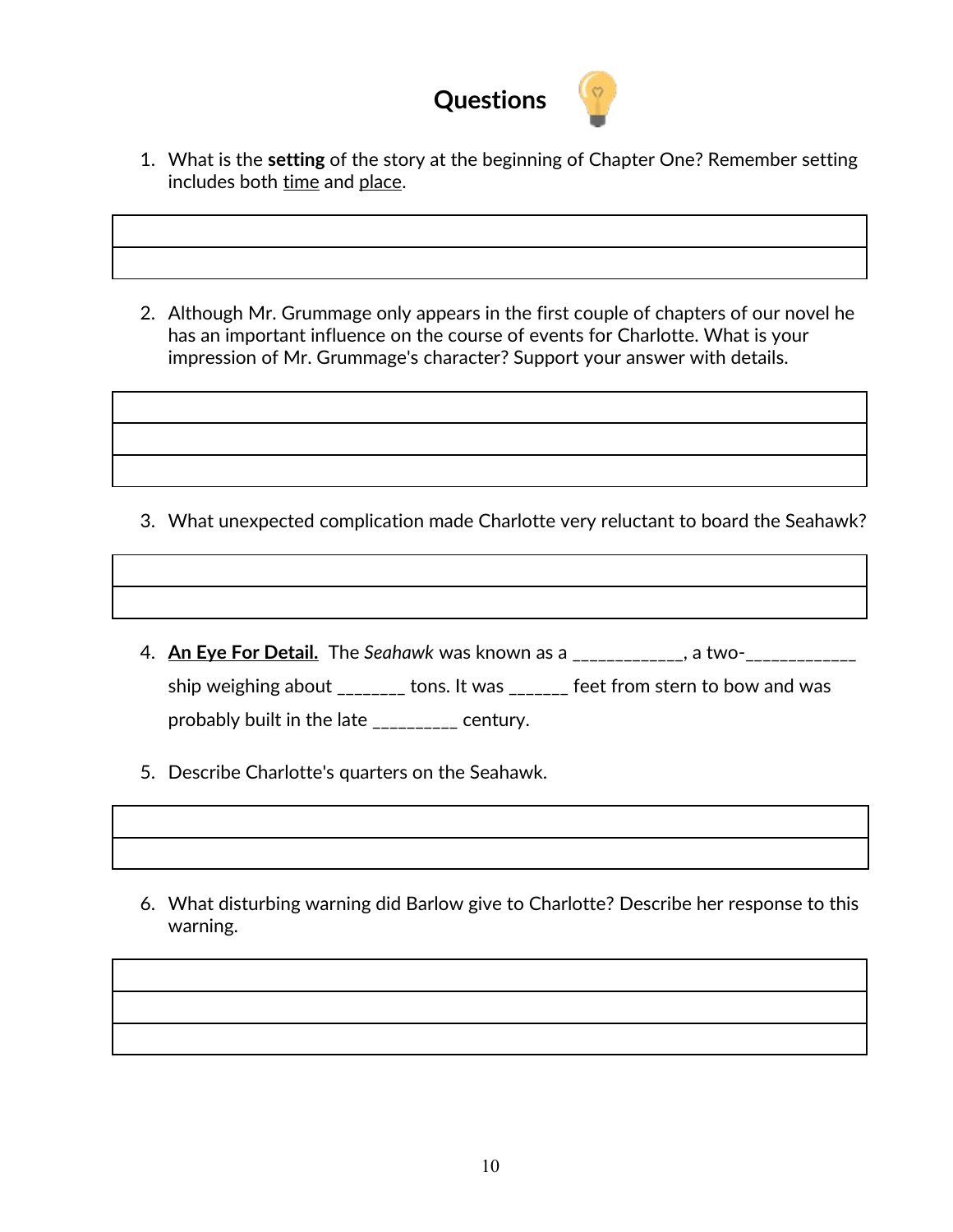- 7. What were Zachariah's responsibilities aboard the Seahawk? What was your impression of him?
- 8. Why do you think Charlotte was rude to Zachariah when he tried to befriend her? Do you think this was wise? Why or why not?

9. What did Zachariah give Charlotte? What did she do with this surprising gift?

10. From what you have learned of Charlotte so far in the novel, think of one character trait she possesses which you would consider a strength and one character trait that you would consider a weakness. Support your choices with examples from the story.

| Strength |  |
|----------|--|
|          |  |
| Weakness |  |
|          |  |

#### **Good to Know ~ The Second Mate**

In Chapter Two we meet the second officer (or second mate) of the Seahawk – **Mr. Keetch**. On most  $21<sup>st</sup>$  Century ships, the second mate is in charge of navigation and is the next licensed position above third officer and below chief officer as third-in-command - after the captain and first/chief mate. The second mate typically stands the navigation watch from noon to 4:00 p.m., and again from midnight to 4 a.m. at night.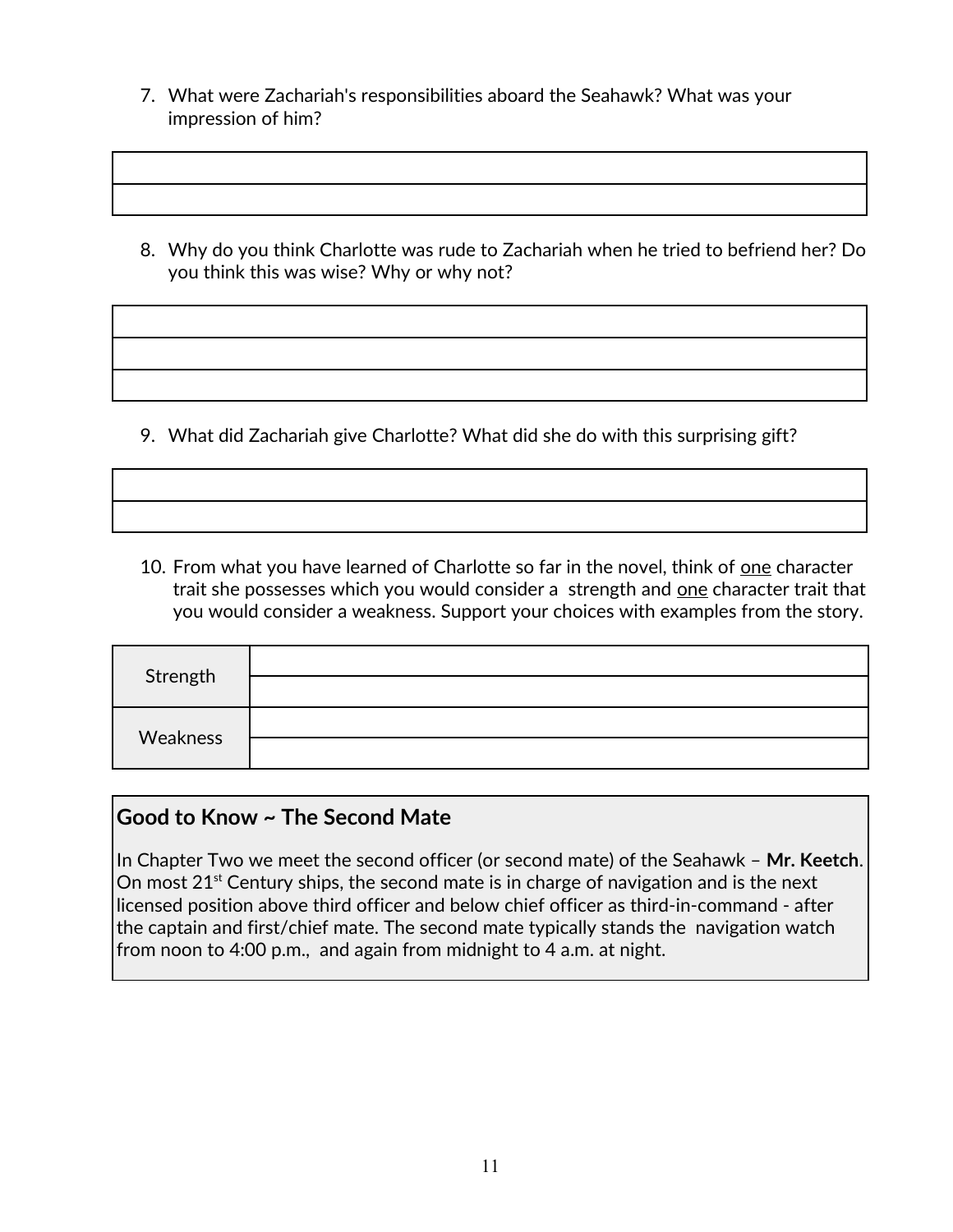**Language Activity**



### **A. Anagrams**

An **anagram** is a word that is formed by changing the order of the letters of another word. For example, the letters in the word **WAS** can also form the word **SAW**. Follow these directions to form the anagrams:



a) read the clue in the right-hand column.

b) Using the word in the left-hand column move the letters around in any order, but you must use all the letters.

| Word   | Anagram | <b>Clue</b>                                         |
|--------|---------|-----------------------------------------------------|
| intend |         | To position a line of text further from the margin. |
| search |         | One who pursues.                                    |
| smock  |         | Teases.                                             |
| indeed |         | Refused to admit.                                   |
| stern  |         | Leases.                                             |
| table  |         | Sound of a sheep.                                   |
| speak  |         | Mountain tops.                                      |

Now find four additional words from the first two chapters which have interesting anagrams to see if you can stump a classmate.

| Word | Anagram | Clue |
|------|---------|------|
|      |         |      |
|      |         |      |
|      |         |      |
|      |         |      |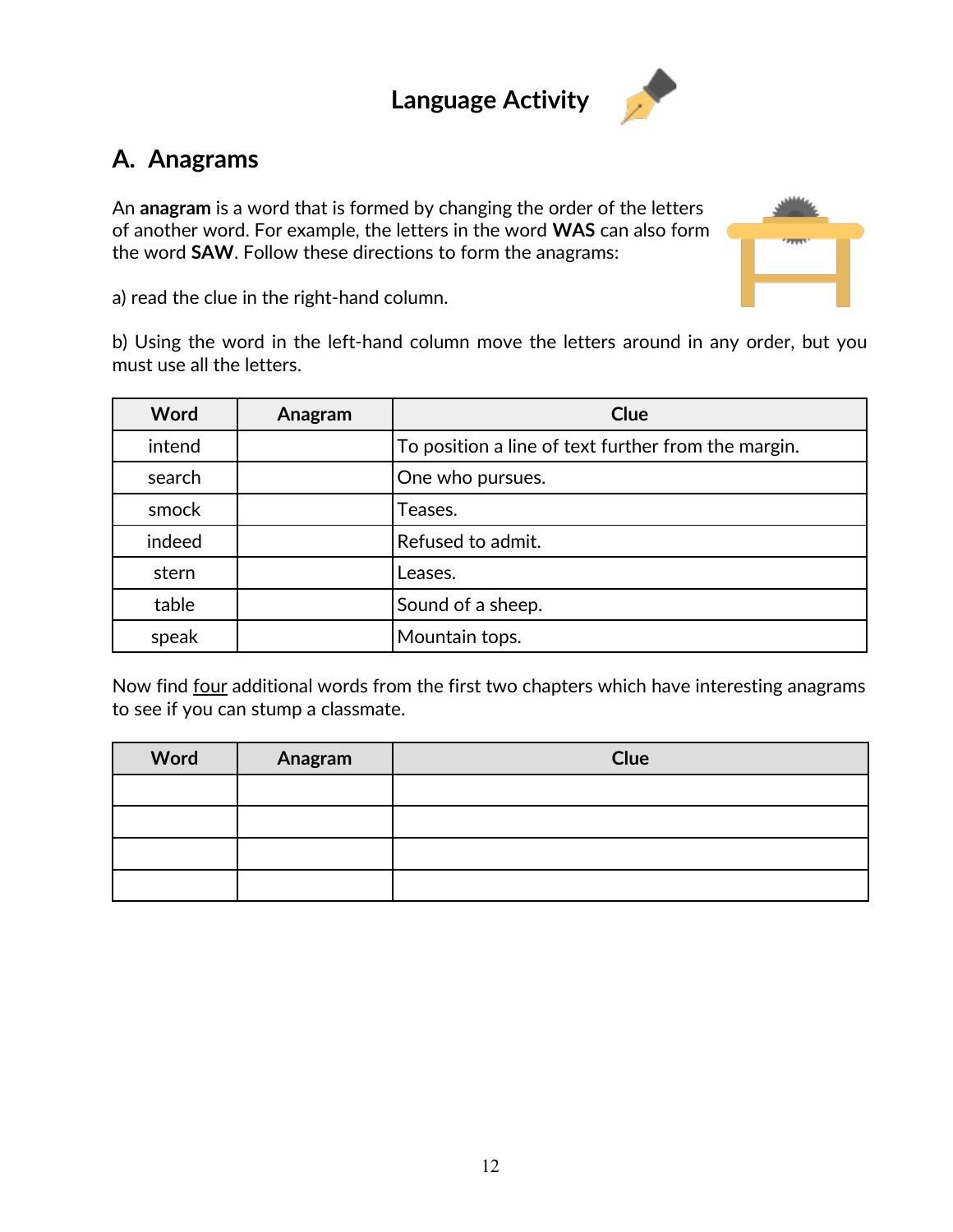## **B. 5 Ws and an H.**

Choose an event from this section that you thought was really important and/or exciting. Using facts that you gleaned from reading about this event, fill in the balloons below, summarizing what you learned.

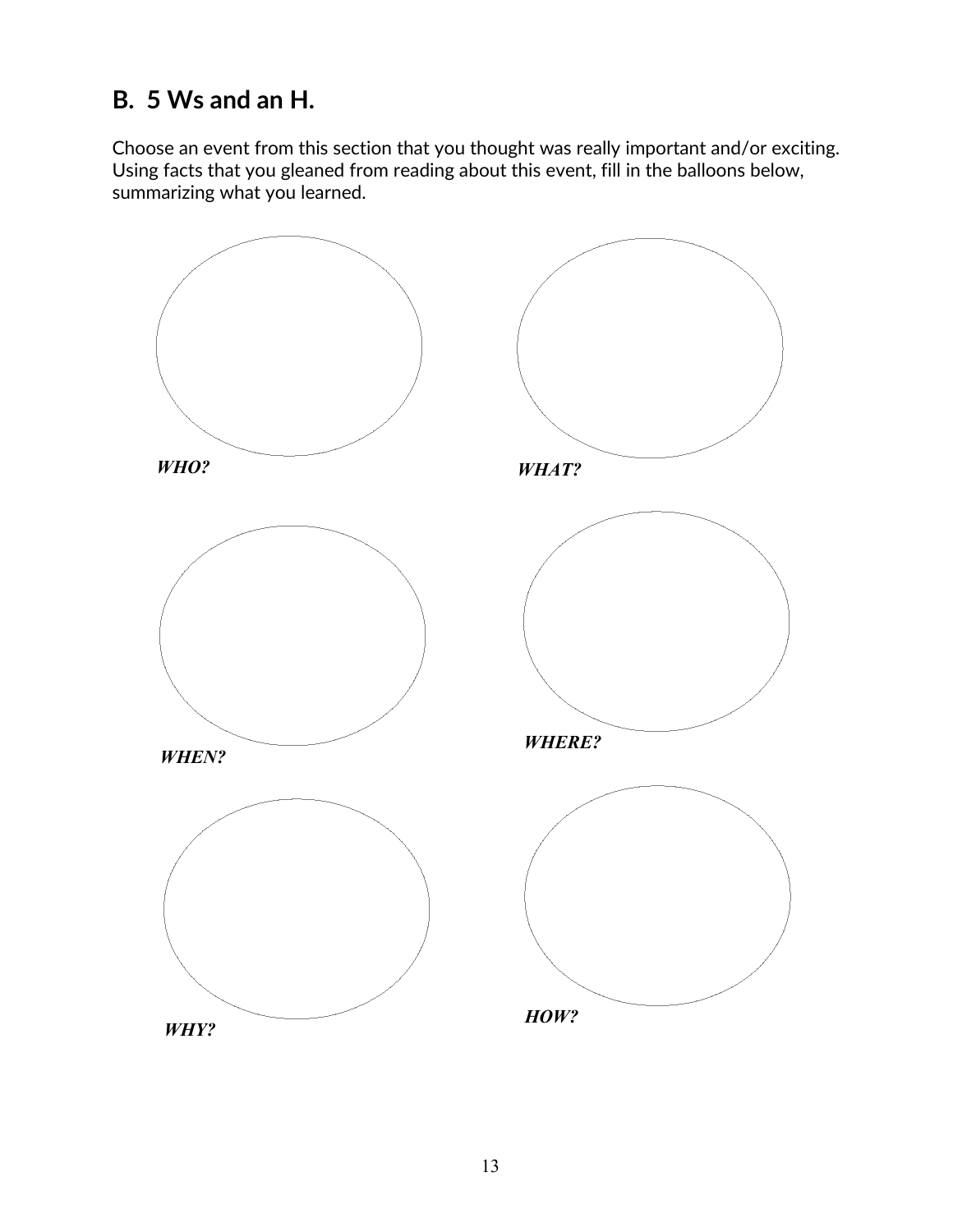# **C. Perspectives.**

Choose an event from this section that involved at least two characters. Now consider the same incident from different perspectives and compare them using the chart below.

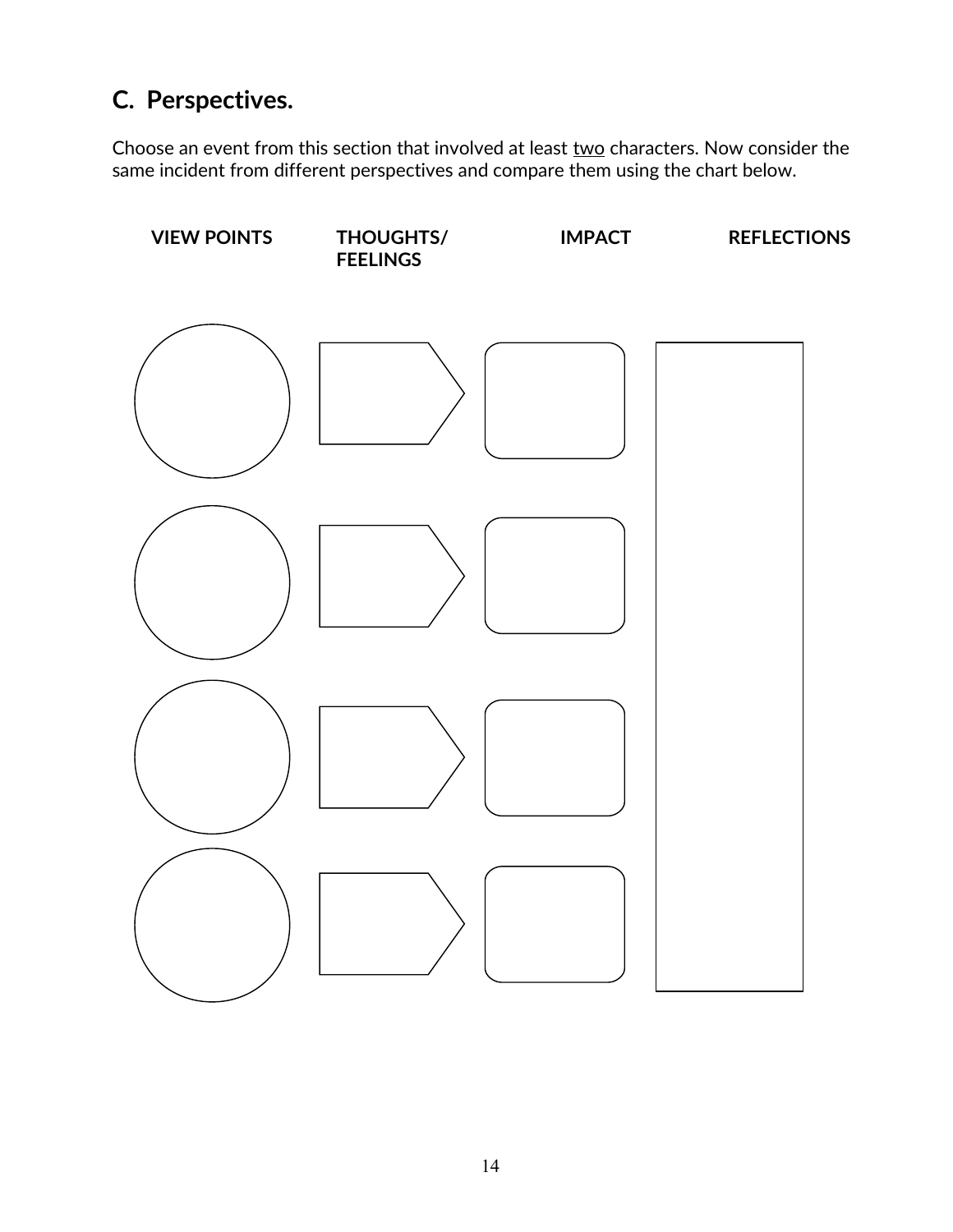



# **A. Storyboard**

A storyboard is a series of pictures that tell about an important event in a story. A story-board can tell the story of only one scene – or the entire novel. Complete the story-board below illustrating the events described in the first two chapters of our novel. You may wish to practice your drawings on a separate piece of paper.